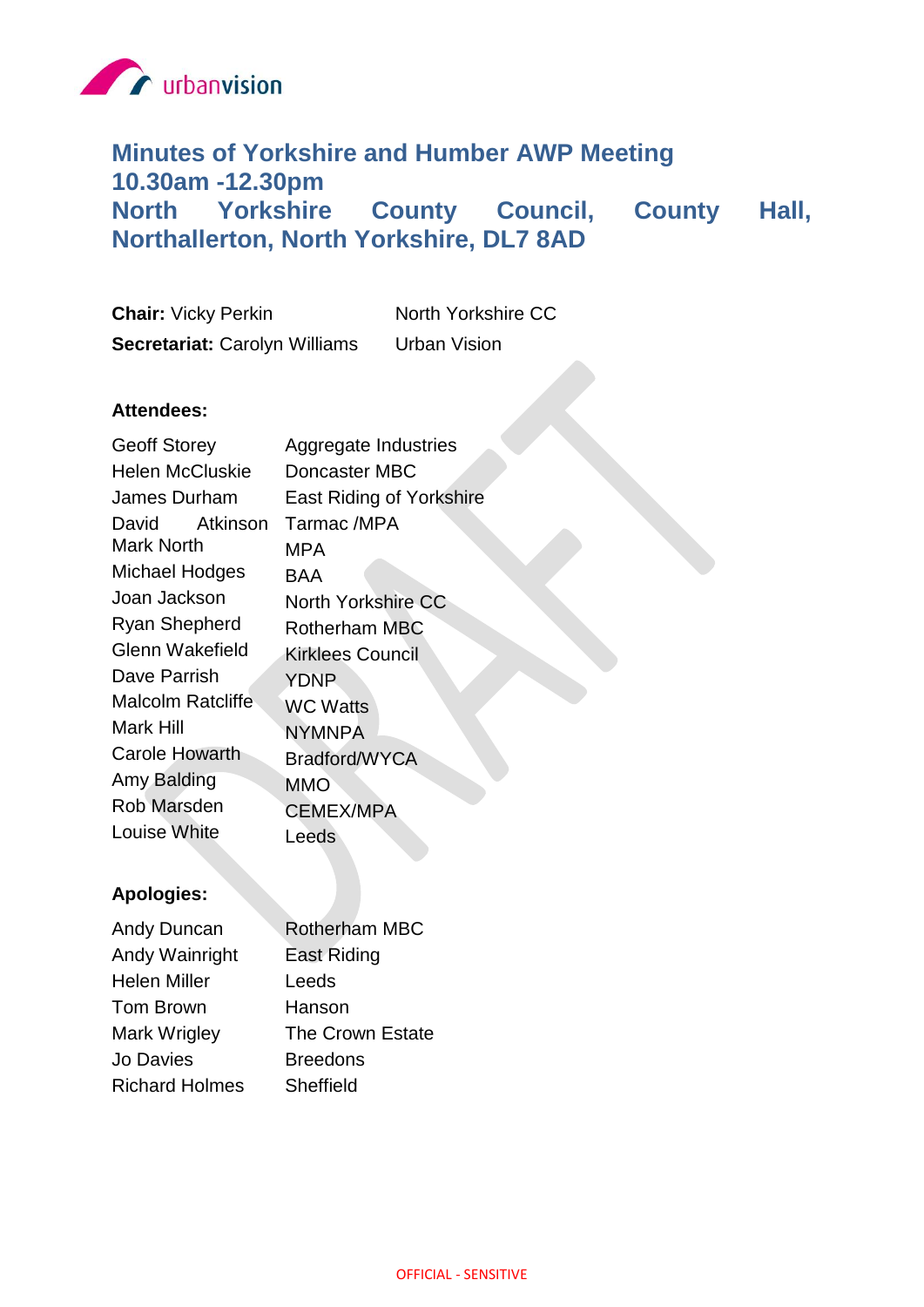| <b>Item</b> | <b>Description</b>                                                                                                                                                                                                                                    |
|-------------|-------------------------------------------------------------------------------------------------------------------------------------------------------------------------------------------------------------------------------------------------------|
| 1.          | Introductions and apologies                                                                                                                                                                                                                           |
| 2.          | Minutes and actions of last meeting                                                                                                                                                                                                                   |
| 3.          | AM 2018 – Discussion of Draft report                                                                                                                                                                                                                  |
| 4           | Progress on Local Aggregate Assessments (2017 data)<br>Ratification East Riding LAA, WY LAA and Doncaster and Rotherham LAA                                                                                                                           |
| 5.          | MHCLG and next 4 yearly aggregates survey update and SoCG<br>Duty to Cooperate and Statements of Common Ground – AWP's now<br>signatories on SoCG for Minerals Plans PPG Paragraph: 017 Reference ID:<br>61-017-20180913Progress on development plans |
| 6.          | MPA's Update - Progress on Development Plans                                                                                                                                                                                                          |
| 7.          | Crown Estate update                                                                                                                                                                                                                                   |
| 8.          | Industry update<br><b>MPA Construction &amp; markets EM information</b>                                                                                                                                                                               |
| 9.          | <b>AOB</b>                                                                                                                                                                                                                                            |
| 10.         | Date of next meeting                                                                                                                                                                                                                                  |

## **1) Introduction and apologies**

Vicky Perkin (VP) – Welcomed everyone to the meeting and invited Any Other Business to be discussed at the end. It was also agreed to send around the current distribution list to check this is still correct.

## **2) Minutes and actions of last meeting**

VP – Invited comments. One amended was noted for p5, the minutes where then accepted as an accurate record.

## **3) Draft AM2018**

VP opened the item up for discussion and invited any comments on this latest draft. Carolyn Williams (CW) – provided a summary of the 2018 report and highlighted areas where information/input was required by relevant authorities.

Mark North (MN) reiterated concerns expressed at the meeting in July regarding text in the AWP AMR in Paragraph 1.3 which states that the AWP is required to consider if the area is making a full contribution to meeting both national and local aggregate needs. He would like further wording adding, above that in the new para 3.8, recognising that we still do not have the data to fulfil this role.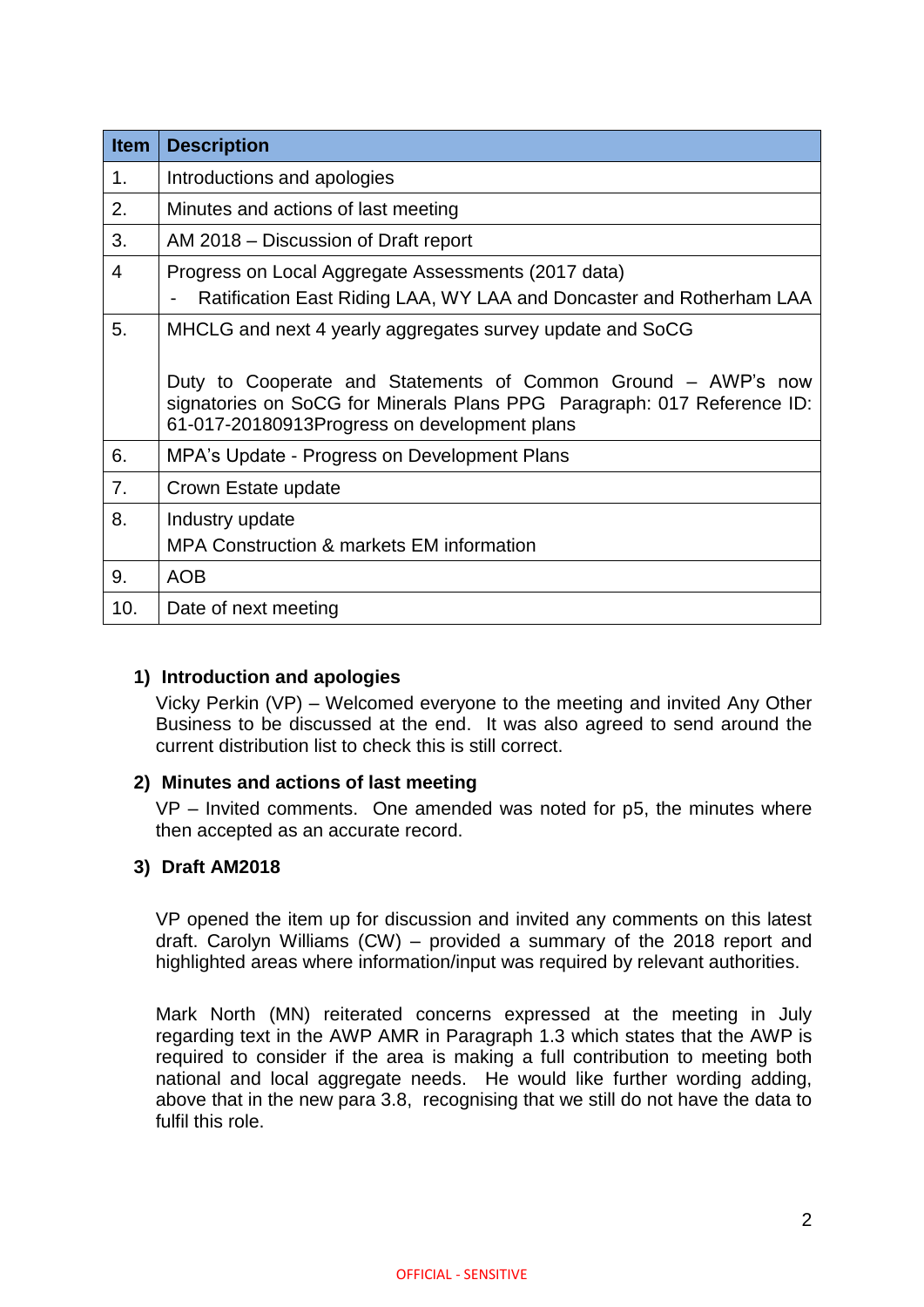Malcolm Radcliffe(MR) suggested that the AMR could look at what is in emerging and adopted Local Plans to assess trends. Carolyn Williams (CW) noted that this information should already be fed in to the LAAs.

James Durham (JD) discussed the changes brought about through the revisions to the NPPF and housing methodology which has resulted in a new lower figure for some areas, so this would not support growth assumptions.

Carole Howarth (CH) noted some disparities in figures and will provide a separate update to CW so the AMR can be amended accordingly.

The AMR was accepted with minor drafting changes.

#### **Action: CW to update report as agreed and circulate final version.**

#### **4) Progress on Local Aggregate Assessments (2017 data)**

MR raised his previous concerns that there is inadequate forecasting within the LAA's East Riding and Doncaster and Rotherham, no issues where raised by him against the WY LAA. MR commented that government needs to do more on identifying what areas should be planning for to avoid disparities between LAA's.

JD commented that guidance states the use of the 10yr and 3yr average which East Riding have used. The 3yr figures currently indicate an uplift and as such, they are using this as the basis for forward planning but will keep it under review. Using the 10yr average would mean planning for a lower figure.

MN added that LAA's need to forecast which is not always happening. Some LAA's are more in line with monitoring reports and are not forecasting but simply discussing what has happened. It is noted that in absence of up to date national guideline figures this is difficult to do. Pressure needs to be applied to Government for revised figures. VP noted the AWP is making representation on this matter in the correct forums.

CH added that there is a danger in concentrating too much on housing alone. The WYCA has had discussions with colleagues in Transport for the North and there is potential for substantial demand from this area for material in the coming years, not accounting for HS2, and it is not clear where the material for this future need will come from. On top on this there are a number of road schemes which will also require aggregates, and this has not been accounted for. The WY LAA has a high uplift to account for as much as possible to ensure all aggregates needs are considered.

Geoff Storey (GS) commented that when there is certainty over a scheme, the industry could be consulted on need to put forward estimates of what will be required.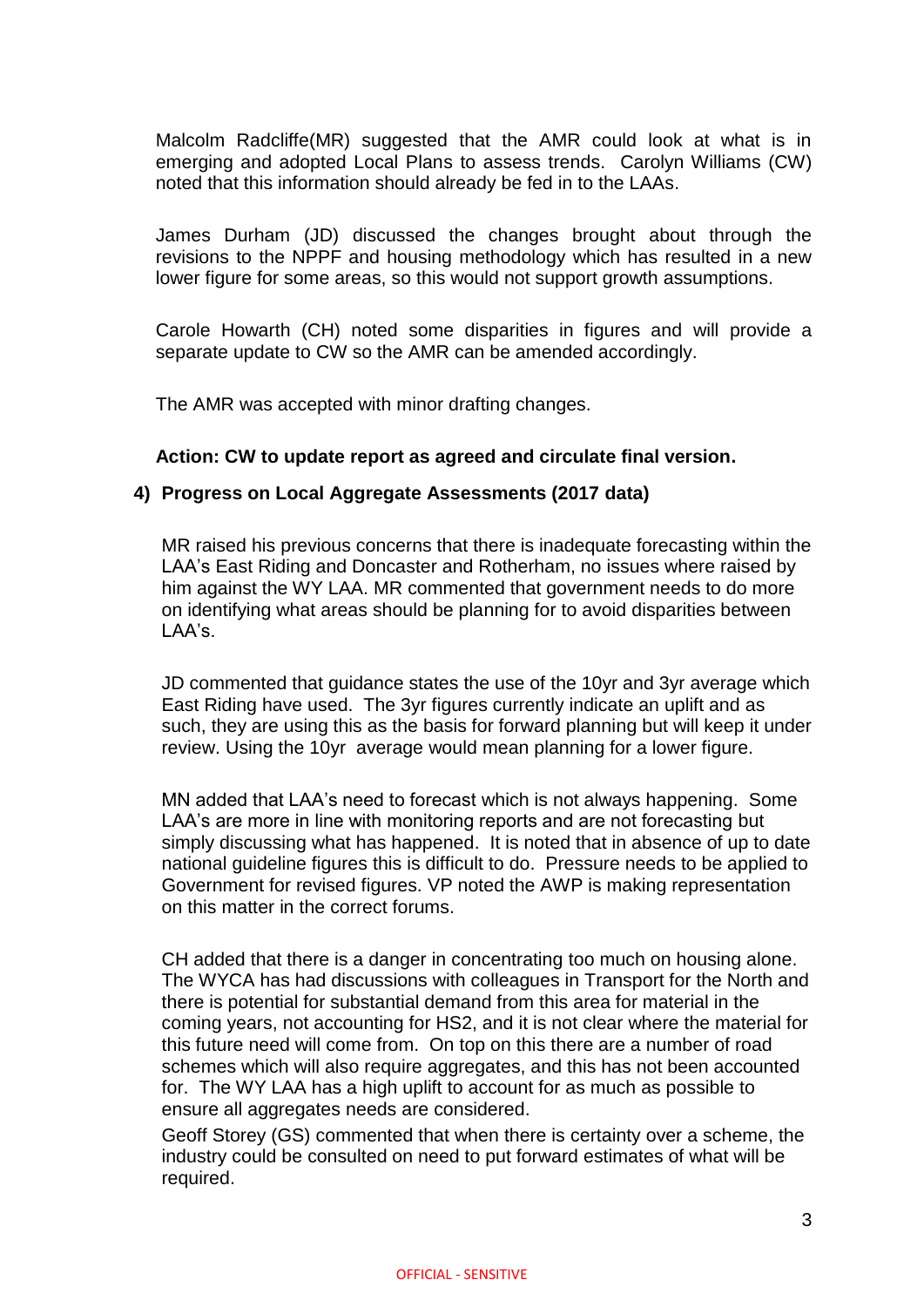MN concurred with CH comments, adding that housing accounts for around 25% of demand for aggregates. HS2 will place huge demand on local markets and none of this has been accounted for.

Helen McCluskie (HM) understands the issues raised but each MPA is looking at things differently because there is not standard methodology for doing this work.

VP added that if authorities do go out on a limb with forecasting you are then restricted when challenged at EiP.

CW commented that this is an issue which could be taken to the Minerals Planning Advisory Group. (MPAG).

MR noted that he has developed a methodology but this only gives a regional requirement and cannot as yet break it down within the region.

GS noted that Ruth George MP ( vice Chair for the All-Party Parliamentary Group for Mining and Quarrying) is also pushing the minerals agenda nationally.

GS and David Atkinson (DA) had specific change requests for LAA's and would liaise direct with WY officers on the WYLAA and Doncaster and Rotherham on their LAA.

The AWP moved to ratify the LAA's as set out above and noted the concerns raised by MR.

#### **Action: GS & DA to provide comments on specific LAA's direct to the authorities concerned.**

#### **5) MHCLG and next 4 yearly aggregates survey update and SoCG**

CW updated the AWP on the letter that had been sent to MHCLG and on correspondence from Richard Greaves (Essex CC) who has been in contact with Simon Gallagher from MHCLG on behalf of the Minerals PAG. It is looking positive for a further 12 month extension but nothing has been confirmed yet.

MN added that the MPA had also recently met with Simon Gallagher and that discussions had been positive and MHLCLG are recognising the importance of AWP's and the work they have done and the role of MASS in supporting growth. Simon Gallagher confirmed to the MPA that the AWP contracts would be rolled forward for a year. MN also noted that the PPG on minerals is being reviewed and updated and expected the end of Q1 2019.

CW raised the item on SoCG following discussions at the recent NW AWP. Paragraph: 017 ID: 61-017-20180913 of PPG now includes a reference for AWPs as signatories on SoCG for minerals plans. CW questioned had anyone thought what that would be? As AWP's are supported by both local authorities and industry it is not always possible to agree a consensus opinion on local plans and as such it is not clear how AWPs could sign up to minerals plans.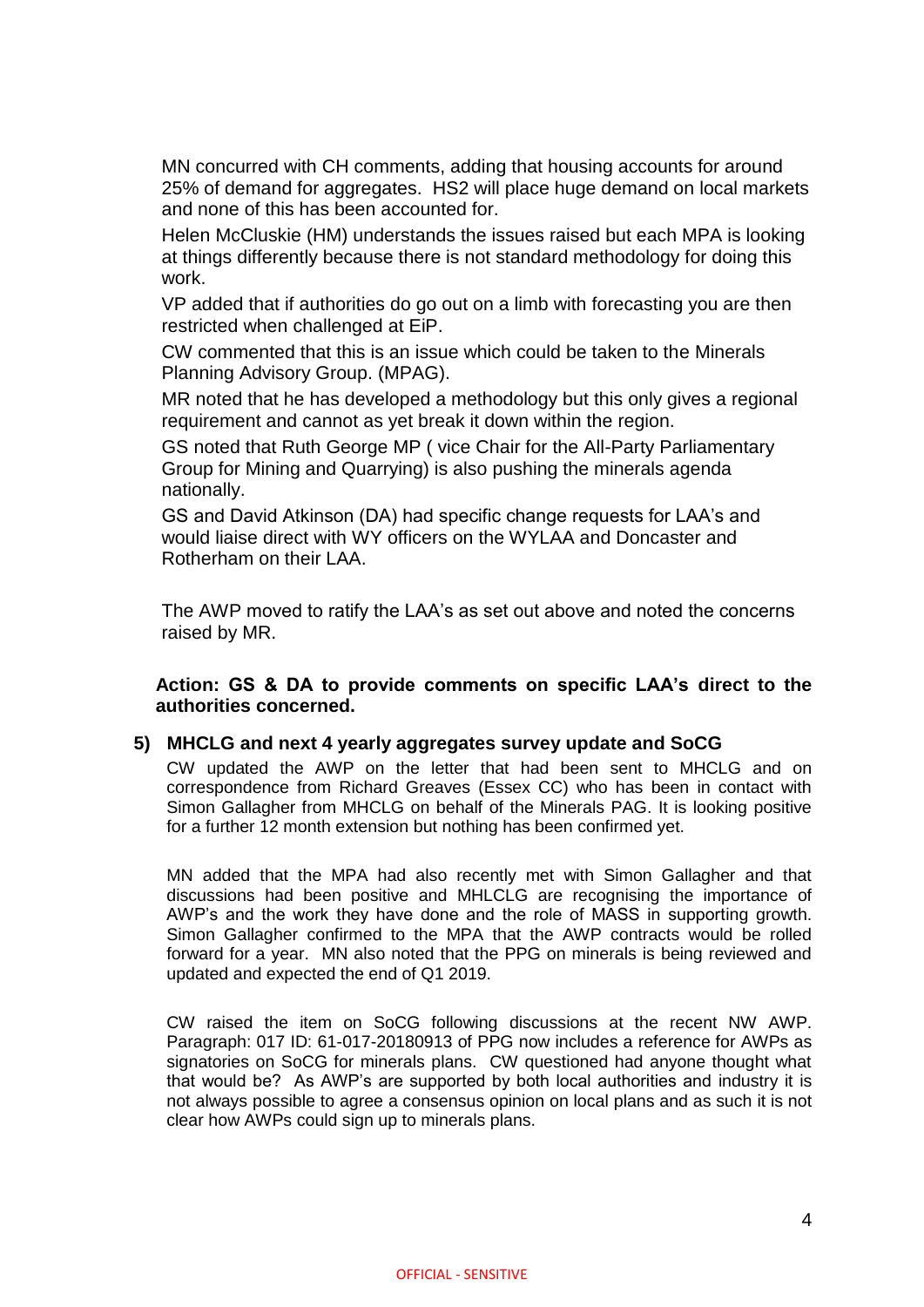The AWP agreed that more detail is needed on this and maybe a matter to take to the minerals PAG to address with MHCLG.

#### **6) MPA's Update - Progress on Development Plans**

Bradford: Minerals are covered in the Core Strategy which is adopted. Minerals allocations DPD is expected to be at PO stage by summer 2019. This will be part of the general allocations which has delayed this work.

#### Wakefield:

About to go out for consultation on development of a new local plan shortly.

- NYCC: The plan was submitted Nov 2017 with hearings Feb through to Apr 2018. A further hearing session on hydro carbon issues is being held on 24<sup>th</sup> and 25<sup>th</sup> January 2019. This is just on hydrocarbons and questions are available on line.
- Leeds: Site allocations consultation starts on 21<sup>st</sup> January 2019 for 6 weeks. Inspectors report is due 6 weeks following this consultation with an adoption date of June 2019. Minerals policies have been reviewed internally only for now and it is considered that some are out of date and need to be reviewed and the AWP are invited to get involved with this process. There are depleting reserves within Leeds for concreting aggregates and concern that processing sites could be lost or moved as a result of HS2.
- Kirklees: EiP Oct 2017, this included M&W which were heard at session in January 2018. Progressing towards adoption of the Local Plan at the end of February following consultation on the modifications.

#### Rotherham:

All plans adopted, local plan currently up to date. Plans will be 5 yrs old in Sept 2019 so will start looking at policies and need for review towards the end of the year.

#### Doncaster:

Chapter of the LP on minerals which was consulted on before Christmas. Publication due late spring/early summer 2019.

#### East Riding & Hull:

EiP hearings held 2nd week January 2019. Some minor changes being proposed to the policies, the vision and policy on climate change. Hopeful for a positive report. Modification consultation for 6 wks with aim for adoption by summer 2019.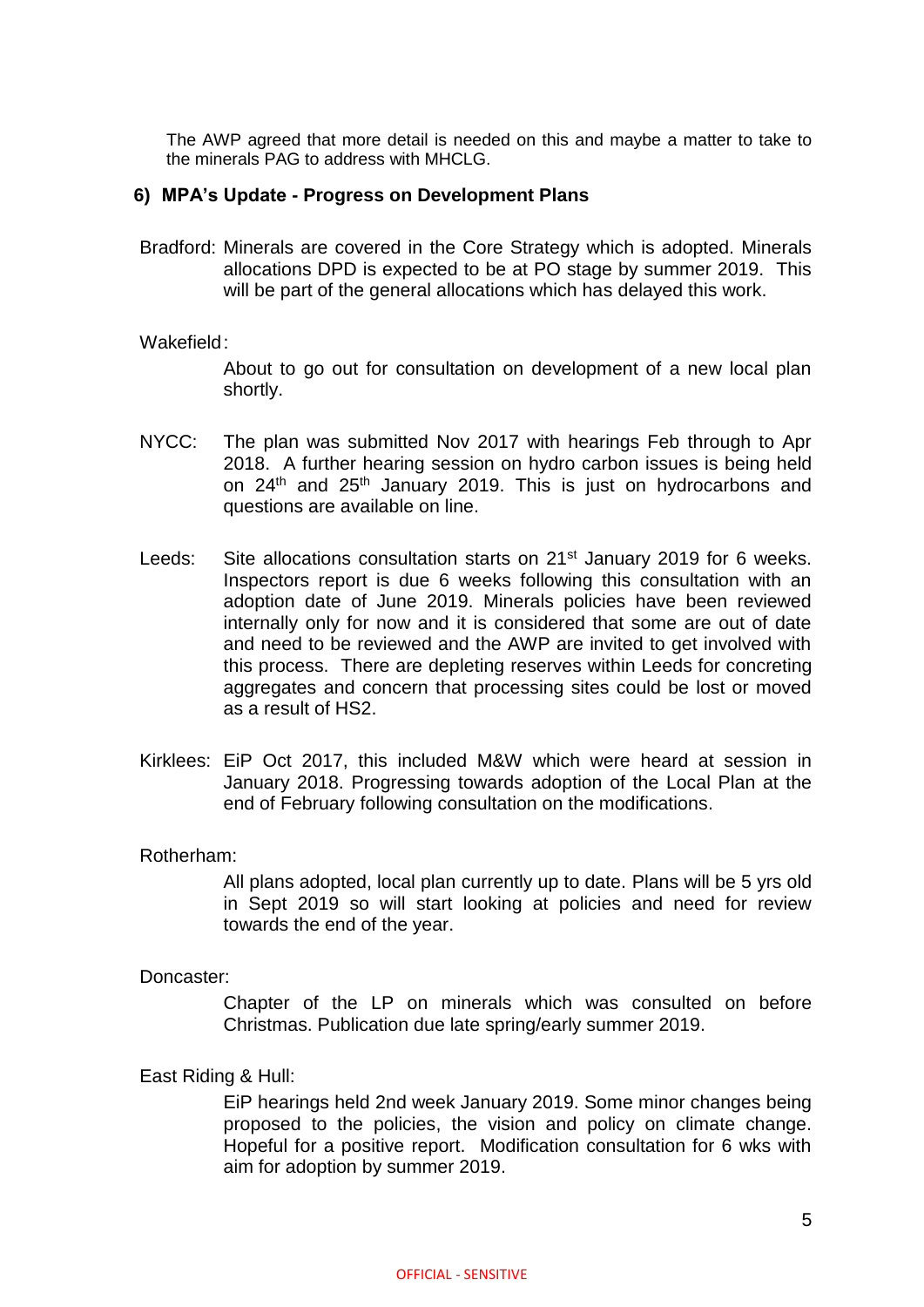YDNP: Plan was adopted in 2016. Starting early work on a new Local Plan to cover the extension area on the national park up to 2040.

## **7) Crown estate**

The aggregate tender round held in 2018 saw the highest level of interest expressed in more than ten years; any awards will be subject to plan-level HRA (Habitat Regulations Assessment) before the grant of any five year Exploration & Option Agreements from July 2019.

A number of annual publications, mainly for the 2017 calendar year, are available through The Crown Estate website.

#### **8) Industry update**

MN provided the below update to the AWP, regional specific data had also been provided in 2018.

Economic & Market Outlook

**MPA MARKET SALES.** Demand for mineral products resulted in a broad-based weakening and increased volatility of markets during 2018. In addition, lower confidence in major infrastructure projects starting in 2019, given the continuous delays in the roads programme and main works on HS2, also resulted in downgrades to the MPA market outlook in 2019. Outside mortar, mineral products markets are facing another year of flat to marginally negative sales volumes, with growth only expected to resume from 2020.

**ECONOMIC OUTLOOK.** The political debate surrounding the Withdrawal Agreement is adding to a general climate of uncertainty and low business confidence. Business surveys showed UK economic activity slowed in October, and business optimism about the year ahead deteriorated. The OECD forecasts UK growth of 1.4% in 2019 but also indicates that a failure to negotiate a Withdrawal Agreement, including a transitional period, is in their view the greatest risk to the UK Economic outlook in the near term. This adds to a series of economic analyses predicting that closer arrangements between the UK and the EU would limit any economic damage, whilst a 'No Deal' Brexit would result in the worse scenario.

**CONSTRUCTION**. In the first 9 months of the year, construction activity was 0.7% higher compared to the same period last year, with new work remaining broadly flat. Momentum in house building and some growth in infrastructure and non-housing repair & maintenance were the main drivers in activity, offset by falls in commercial and public non-housing work. Looking forward, the CPA forecasts construction activity to remain flat in 2018. Modest growth in 2019 and 2020 will be underpinned by continued growth in housing, but, increasingly, by major infrastructure projects in the transport and energy sectors. Meanwhile, commercial work is forecast to remain weak until 2020.